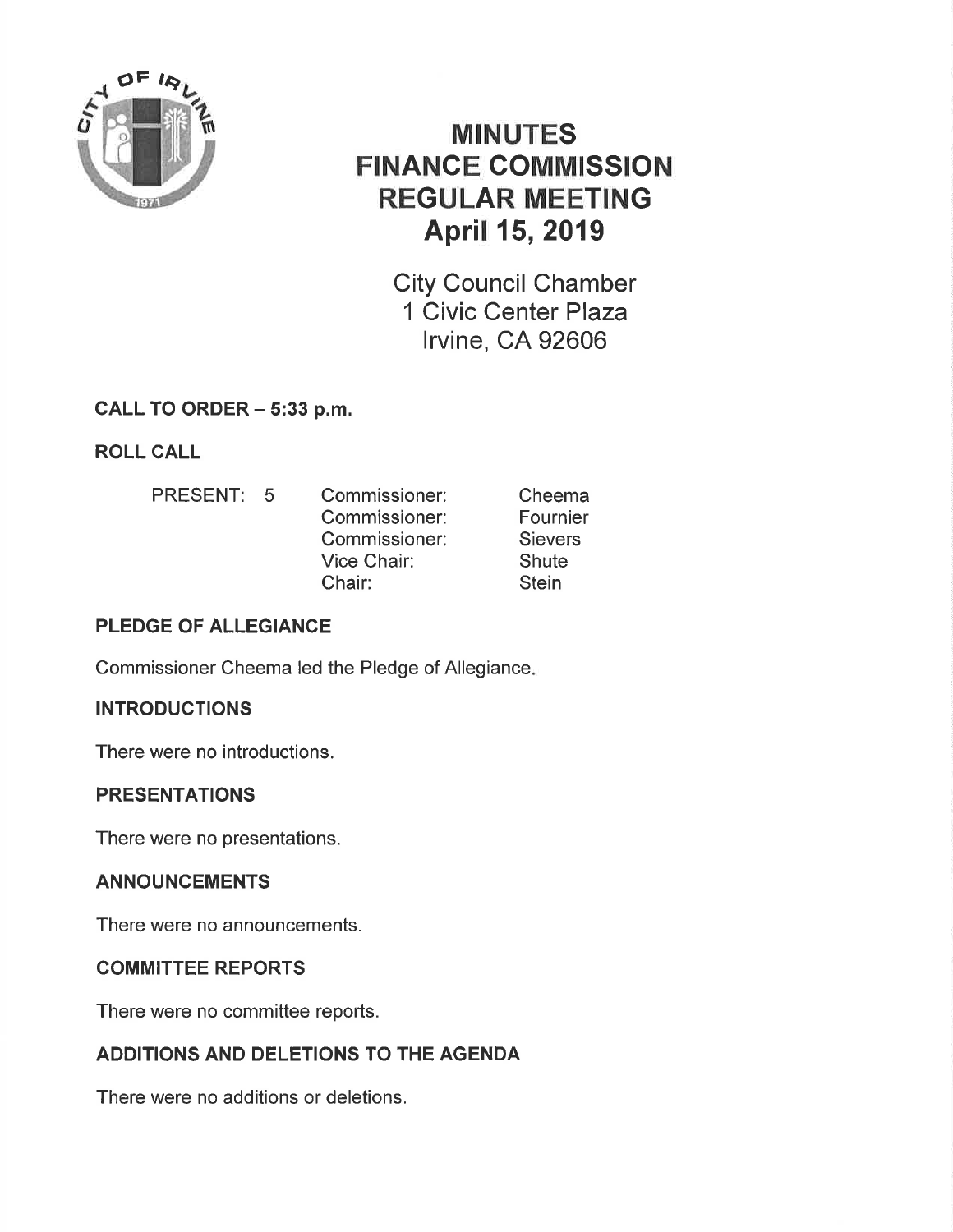## PUBLIC COMMENTS

The following individual spoke on fiscal transparency and the annual budget process:

Jeanne Baran, lrvine resident, requested fiscal transparency reports for the Orange County Great Park and thanked the Finance Commission for its efforts during the annual budget process.

#### COMMISSION BUSINESS

#### 1, MINUTES

#### ACTION: Moved by Vice Ghair Shute, seconded by Gommissioner Sievers, and unanimously carried to:

Approve the minutes of a regular meeting of the Finance Commission held on April 1,2019.

#### 2. FISCAL YEAR 2019-21 BUDGET DELIBERATIONS AND RECOMMENDATIONS BY THE FINANCE COMMISSION

Kristin Griffith, Director of Financial Management & Strategic Planning, Laurie Hoffman, Director of Community Services, and Marianna Marysheva, Assistant City Manager, answered questions.

Commission discussion included: special election costs; establishing a special fund for future unbudgeted items; funding the unfunded capital improvement projects; quarterly economic development updates; options for Orange County Great Park balloon operation and site; combining the lrvine Global Village Festival and Spooktacular; and future revenue opportunities for the Pacific Symphony concert.

#### ACTION: Moved by Ghair Stein, seconded by Commission Cheema, and unanimously carried to:

Recommend City Council adopt the proposed Fiscal Year 2019-21 Budget with the

- additional recommendations:<br>
1) Recommend the City Council transfer \$10 million from Fund 181 to Fund 010 for the payment of identified unfunded Capital lmprovement Projects.
- 2) Recommend the City Council terminate Orange County Great Park Balloon services and store the balloon. Recommend holding off on site rehabilitation and direct staff to look for alternative balloon options that may not have ridership, or look for sponsorship.
- 3) Recommend the City Council include, as part of the Quarterly Financial Reporting section (p. 25) of the Proposed Budget User's Guide to the Budget (lntroduction), updates on economic development progress and revenue enhancement opportunities in the City.